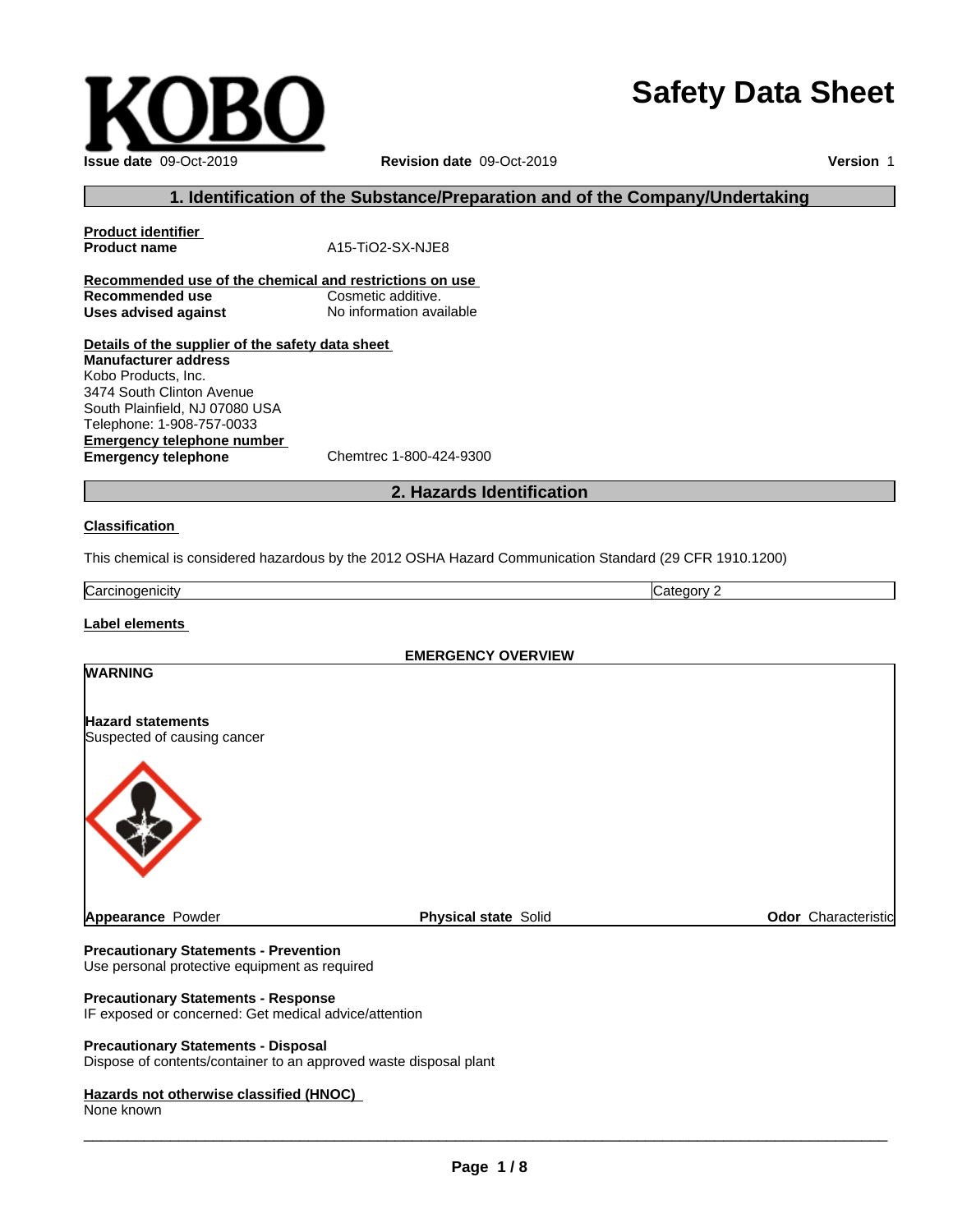# **Other Information**

No information available

# **3. Composition/information on Ingredients**

| <b>Chemical Name</b> | <b>CAS No</b> | Weight-%     |
|----------------------|---------------|--------------|
| Titanium Dioxide     | 13463-67-7    | 72.0-78.0    |
| Silica               | 7631-86-9     | 10.0-14.0    |
| Joioba Esters        | 92457-12-0    | $6.0 - 10.0$ |

| 4. First aid measures                                       |                                                                                                            |  |  |
|-------------------------------------------------------------|------------------------------------------------------------------------------------------------------------|--|--|
| <b>First aid measures</b>                                   |                                                                                                            |  |  |
| <b>General advice</b>                                       | If symptoms persist, call a physician.                                                                     |  |  |
| Eye contact                                                 | Rinse immediately with plenty of water, also under the eyelids, for at least 15 minutes.                   |  |  |
| <b>Skin contact</b>                                         | Wash off immediately with soap and plenty of water while removing all contaminated<br>clothes and shoes.   |  |  |
| <b>Inhalation</b>                                           | Remove to fresh air. If breathing is irregular or stopped, administer artificial respiration.              |  |  |
| Ingestion                                                   | If swallowed, do not induce vomiting: seek medical advice immediately and show this<br>container or label. |  |  |
| Self-protection of the first aider                          | Use personal protective equipment as required.                                                             |  |  |
| Most important symptoms and effects, both acute and delayed |                                                                                                            |  |  |
| <b>Symptoms</b>                                             | No known effects under normal use conditions.                                                              |  |  |
|                                                             | Indication of any immediate medical attention and special treatment needed                                 |  |  |
| Note to physicians                                          | Effects of exposure (inhalation, ingestion or skin contact) to substance may be delayed.                   |  |  |

# **5. Fire-fighting measures**

#### **Suitable extinguishing media**

Use extinguishing measures that are appropriate to local circumstances and the surrounding environment.

**Unsuitable extinguishing media** No information available.

#### **Specific hazards arising from the chemical**

None in particular.

**Explosion data Sensitivity to mechanical impact** None. **Sensitivity to static discharge** None.

#### **Protective equipment and precautions for firefighters**

Use personal protective equipment as required.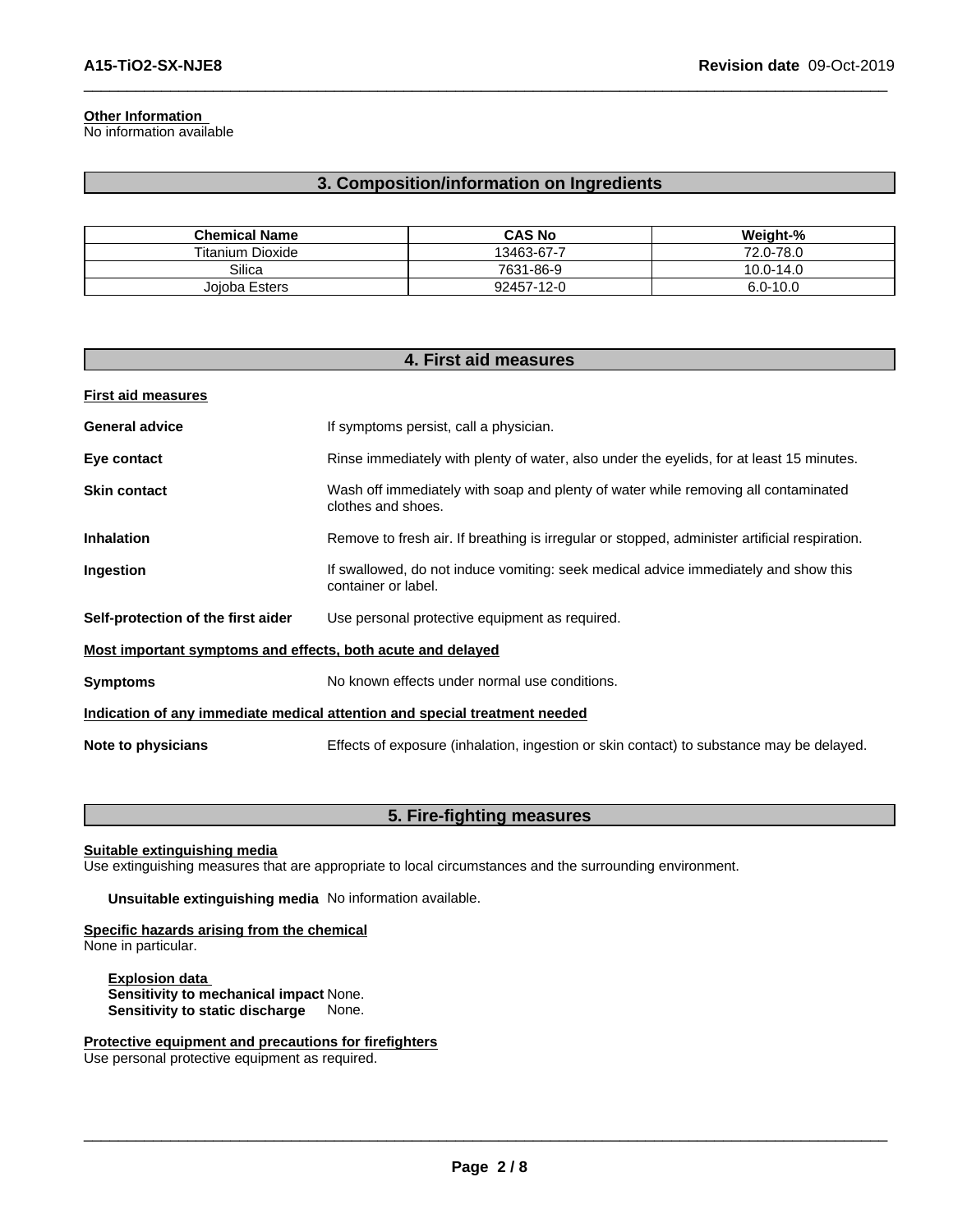#### **6. Accidental release measures**

#### **Personal precautions, protective equipment and emergency procedures**

| <b>Personal precautions</b>                          | Use personal protective equipment as required. Avoid contact with eyes. Wash thoroughly<br>after handling. |
|------------------------------------------------------|------------------------------------------------------------------------------------------------------------|
| For emergency responders                             | Use personal protective equipment as required.                                                             |
| <b>Environmental precautions</b>                     | Collect spillage. Do not allow into any sewer, on the ground or into any body of water.                    |
| Methods and material for containment and cleaning up |                                                                                                            |
| <b>Methods for containment</b>                       | Prevent further leakage or spillage if safe to do so.                                                      |
| Methods for cleaning up                              | Avoid creating dust. Sweep up and shovel into suitable containers for disposal.                            |
| Prevention of secondary hazards                      | Clean contaminated objects and areas thoroughly observing environmental regulations.                       |

| 7. Handling and Storage                                      |                                                                                                                      |  |  |
|--------------------------------------------------------------|----------------------------------------------------------------------------------------------------------------------|--|--|
| <b>Precautions for safe handling</b>                         |                                                                                                                      |  |  |
| Advice on safe handling                                      | Use personal protective equipment as required. Use only in well-ventilated areas. Wash<br>thoroughly after handling. |  |  |
| Conditions for safe storage, including any incompatibilities |                                                                                                                      |  |  |
| <b>Storage conditions</b>                                    | Keep container tightly closed in a dry and well-ventilated place. Store at ambient conditions.                       |  |  |
| Incompatible materials                                       | Strong oxidizing agents. Strong acids.                                                                               |  |  |

# **8. Exposure Controls/Personal Protection**

#### **Control parameters**

# **Exposure guidelines** .

| Chemical Name    | <b>ACGIH TLV</b>         | <b>OSHA PEL</b>                          | <b>NIOSH IDLH</b>                            |
|------------------|--------------------------|------------------------------------------|----------------------------------------------|
| Titanium Dioxide | TWA: $10 \text{ mg/m}^3$ | TWA: $15 \text{ mg/m}^3$ total dust      | IDLH: $5000 \text{ mg/m}^3$                  |
|                  |                          | (vacated) TWA: $10 \text{ mg/m}^3$ total | TWA: 2.4 mg/m <sup>3</sup> CIB 63 fine       |
|                  |                          | dust                                     | TWA: 0.3 mg/m <sup>3</sup> CIB 63 ultrafine, |
|                  |                          |                                          | including engineered nanoscale               |
| Silica           |                          | TWA: 20 mppcf                            | IDLH: $3000 \text{ mg/m}^3$                  |
|                  |                          | $(80)/(%$ SiO2) mg/m <sup>3</sup> TWA    | TWA: 6 $mq/m3$                               |

### **Appropriate engineering controls**

**Engineering controls** Ensure adequate ventilation, especially in confined areas.

#### **Individual protection measures, such as personal protective equipment**

| <b>Eye/face protection</b>     | Wear safety glasses with side shields (or goggles).                                                                |
|--------------------------------|--------------------------------------------------------------------------------------------------------------------|
| Skin and body protection       | Wear protective gloves and protective clothing.                                                                    |
| <b>Respiratory protection</b>  | In case of insufficient ventilation, wear suitable respiratory equipment.                                          |
| General hygiene considerations | Handle in accordance with good industrial hygiene and safety practice. Wash contaminated<br>clothing before reuse. |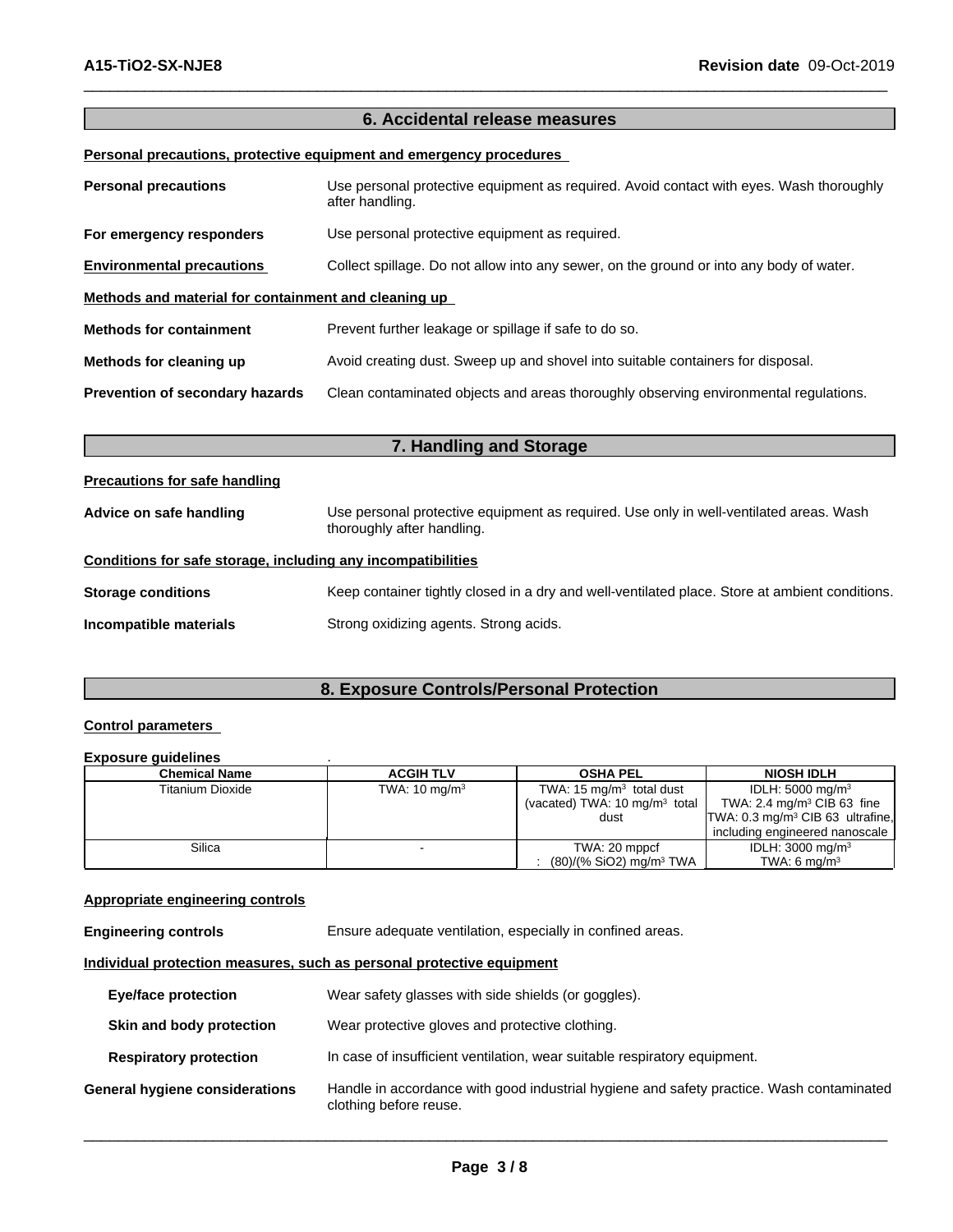# **9. Physical and Chemical Properties**

#### **Information on basic physical and chemical properties**

| <b>Physical state</b>            | Solid                    |                          |                          |
|----------------------------------|--------------------------|--------------------------|--------------------------|
| Appearance                       | Powder                   | Odor                     | Characteristic           |
| <b>Color</b>                     | White                    | <b>Odor threshold</b>    | No information available |
| <b>Property</b>                  | <b>Values</b>            | <b>Remarks</b> •         |                          |
| рH                               |                          | No information available |                          |
| Melting point / freezing point   |                          | No information available |                          |
| Boiling point / boiling range    |                          | No information available |                          |
| <b>Flash point</b>               |                          | No information available |                          |
| <b>Evaporation rate</b>          |                          | No information available |                          |
| Flammability (solid, gas)        |                          | No information available |                          |
| <b>Flammability limit in air</b> |                          |                          |                          |
| <b>Upper flammability limit</b>  |                          | No information available |                          |
| Lower flammability limit         |                          | No information available |                          |
| Vapor pressure                   |                          | No information available |                          |
| Vapor density                    |                          | No information available |                          |
| <b>Specific gravity</b>          |                          | No information available |                          |
| <b>Water solubility</b>          | Insoluble in water       |                          |                          |
| Solubility in other solvents     |                          | No information available |                          |
| <b>Partition coefficient</b>     |                          | No information available |                          |
| <b>Autoignition temperature</b>  |                          | No information available |                          |
| <b>Decomposition temperature</b> |                          | No information available |                          |
| <b>Kinematic viscosity</b>       |                          | No information available |                          |
| <b>Dynamic viscosity</b>         |                          | No information available |                          |
| <b>Explosive properties</b>      |                          | No information available |                          |
| <b>Oxidizing properties</b>      |                          | No information available |                          |
| <b>Other Information</b>         |                          |                          |                          |
| Softening point                  | No information available |                          |                          |
| <b>Molecular weight</b>          | No information available |                          |                          |
| VOC content (%)                  | No information available |                          |                          |
| <b>Density</b>                   | No information available |                          |                          |
| <b>Bulk density</b>              | No information available |                          |                          |

# **10. Stability and Reactivity**

**Reactivity** No data available

**Chemical stability** Stable under normal conditions.

**Possibility of hazardous reactions** None under normal processing.

**Hazardous polymerization** Hazardous polymerization does not occur.

**Conditions to avoid** None known.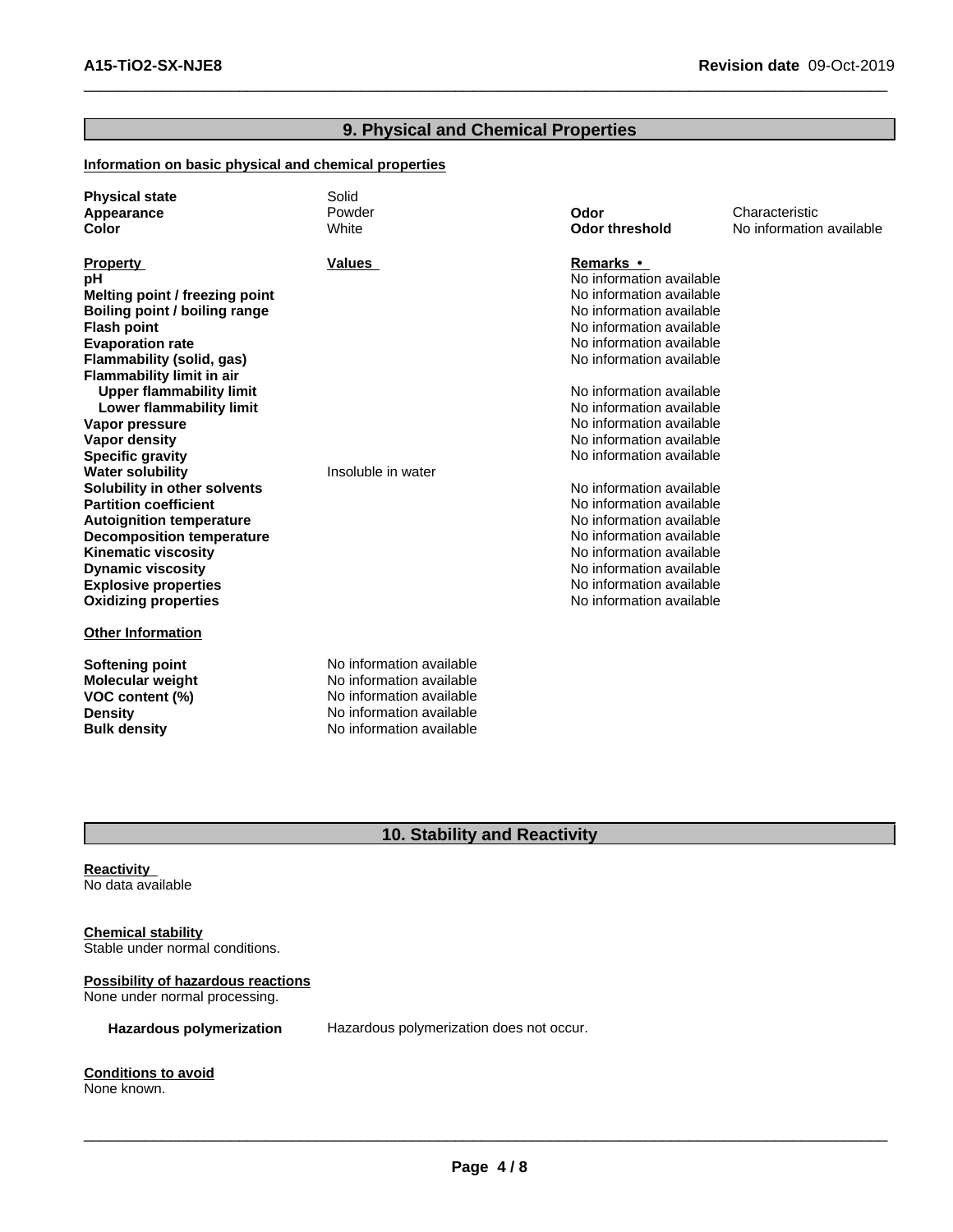### **Incompatible materials**

Strong oxidizing agents. Strong acids.

#### **Hazardous decomposition products**

None under normal use conditions.

# **11. Toxicological Information**

# **Information on likely routes of exposure**

#### **Product information**

| <b>Inhalation</b>   | No data available. |
|---------------------|--------------------|
| Eye contact         | No data available. |
| <b>Skin contact</b> | No data available. |
| Ingestion           | No data available. |

#### **Component information**

| <b>Chemical Name</b>    | Oral LD50                          | <b>Dermal LD50</b>       | <b>Inhalation LC50</b> |
|-------------------------|------------------------------------|--------------------------|------------------------|
| <b>Titanium Dioxide</b> | Rat<br>10000 ma/ka                 |                          |                        |
| Silica                  | Rat<br>$\neg$<br>ma/ko<br>ອບບ<br>= | Rabbit,<br>2000<br>ma/ka | Rat<br>∙ 2.2 ma/L      |

**Information on toxicological effects**

**Symptoms** No information available.

**Delayed and immediate effects as well as chronic effects from short and long-term exposure**

| <b>Skin corrosion/irritation</b>  | No information available.                                                                |
|-----------------------------------|------------------------------------------------------------------------------------------|
| Serious eye damage/eye irritation | No information available.                                                                |
| <b>Irritation</b>                 | No information available.                                                                |
| <b>Corrosivity</b>                | No information available.                                                                |
| <b>Sensitization</b>              | No information available.                                                                |
| Germ cell mutagenicity            | No information available.                                                                |
| Carcinogenicity                   | This product contains one or more substances which are classified by IARC as             |
|                                   | carcinogenic to humans (Group I), probably carcinogenic to humans (Group 2A) or possibly |
|                                   | carcinogenic to humans (Group 2B).                                                       |

| $\frac{1}{2}$        |              |                |                               |                      |  |
|----------------------|--------------|----------------|-------------------------------|----------------------|--|
| <b>Chemical Name</b> | <b>ACGIH</b> | <b>IARC</b>    | $\overline{\phantom{a}}$<br>. | <b>OCUT</b><br>,,,,, |  |
| Titanium<br>Dioxide  |              | ΩΓ<br>Group 2E |                               |                      |  |

*IARC (International Agency for Research on Cancer)*

*Group 2B - Possibly Carcinogenic to Humans*

*OSHA (Occupational Safety and Health Administration of the US Department of Labor)*

*X - Present*

**Reproductive toxicity No information available.**<br>**STOT - single exposure No information available. STOT - single exposure** No information available.<br>**STOT - repeated exposure** No information available. **STOT - repeated exposure<br>Aspiration hazard No information available.**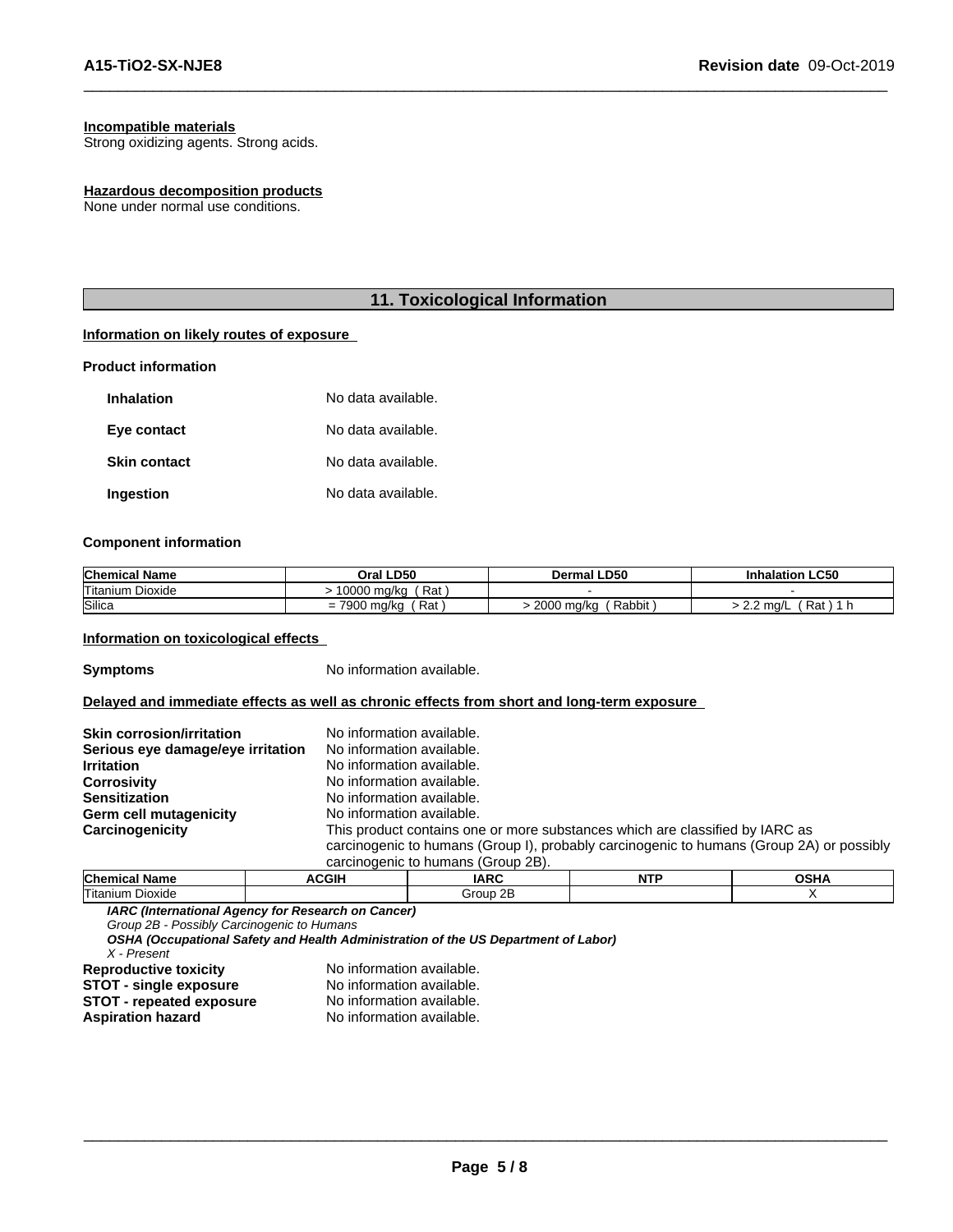# **12. Ecological Information**

#### **Ecotoxicity**

| <b>Chemical Name</b>                                              | Algae/aquatic plants                                 | Fish                                                                                   | <b>Crustacea</b>                           |  |  |
|-------------------------------------------------------------------|------------------------------------------------------|----------------------------------------------------------------------------------------|--------------------------------------------|--|--|
| Silica                                                            | 440: 72 h Pseudokicheriella<br>subcapitata mg/L EC50 | 5000: 96 h Brachydanio rerio mg/L<br>LC50 static                                       | 7600: 48 h Ceriodaphnia dubia<br>mg/L EC50 |  |  |
| <b>Persistence and degradability</b><br>No information available. |                                                      |                                                                                        |                                            |  |  |
| <b>Bioaccumulation</b><br>No information available.               |                                                      |                                                                                        |                                            |  |  |
| Other adverse effects                                             | No information available                             |                                                                                        |                                            |  |  |
|                                                                   |                                                      | <b>13. Disposal Considerations</b>                                                     |                                            |  |  |
| <b>Waste treatment methods</b>                                    |                                                      |                                                                                        |                                            |  |  |
| <b>Disposal of wastes</b>                                         | regulations.                                         | Disposal should be in accordance with applicable regional, national and local laws and |                                            |  |  |
| <b>Contaminated packaging</b>                                     | regulations.                                         | Disposal should be in accordance with applicable regional, national and local laws and |                                            |  |  |
|                                                                   |                                                      | 14. Transport Information                                                              |                                            |  |  |
| <b>DOT</b>                                                        | Not regulated                                        |                                                                                        |                                            |  |  |
| ICAO (air)                                                        | Not regulated                                        |                                                                                        |                                            |  |  |
| <b>IATA</b>                                                       | Not regulated                                        |                                                                                        |                                            |  |  |
| <b>IMDG</b>                                                       | Not regulated                                        |                                                                                        |                                            |  |  |
| <b>RID</b>                                                        | Not regulated                                        |                                                                                        |                                            |  |  |
| <b>ADR</b>                                                        | Not regulated                                        |                                                                                        |                                            |  |  |
|                                                                   |                                                      | 15. Regulatory information                                                             |                                            |  |  |
| <b>International Inventories</b>                                  |                                                      |                                                                                        |                                            |  |  |
| <b>TSCA</b>                                                       | Complies                                             |                                                                                        |                                            |  |  |
| <b>DSL/NDSL</b>                                                   | Complies                                             |                                                                                        |                                            |  |  |
| <b>EINECS/ELINCS</b>                                              | Complies                                             |                                                                                        |                                            |  |  |
| <b>ENCS</b>                                                       | Complies                                             |                                                                                        |                                            |  |  |
| <b>IECSC</b>                                                      | Complies<br>Complies                                 |                                                                                        |                                            |  |  |
| <b>KECL</b><br><b>PICCS</b>                                       |                                                      |                                                                                        |                                            |  |  |
|                                                                   | Complies                                             |                                                                                        |                                            |  |  |

 **Legend:** 

 **TSCA** - United States Toxic Substances Control Act Section 8(b) Inventory

 **DSL/NDSL** - Canadian Domestic Substances List/Non-Domestic Substances List

 **EINECS/ELINCS** - European Inventory of Existing Chemical Substances/European List of Notified Chemical Substances

 **ENCS** - Japan Existing and New Chemical Substances

 **IECSC** - China Inventory of Existing Chemical Substances

**AICS** Complies

 **KECL** - Korean Existing and Evaluated Chemical Substances

 **PICCS** - Philippines Inventory of Chemicals and Chemical Substances

 **AICS** - Australian Inventory of Chemical Substances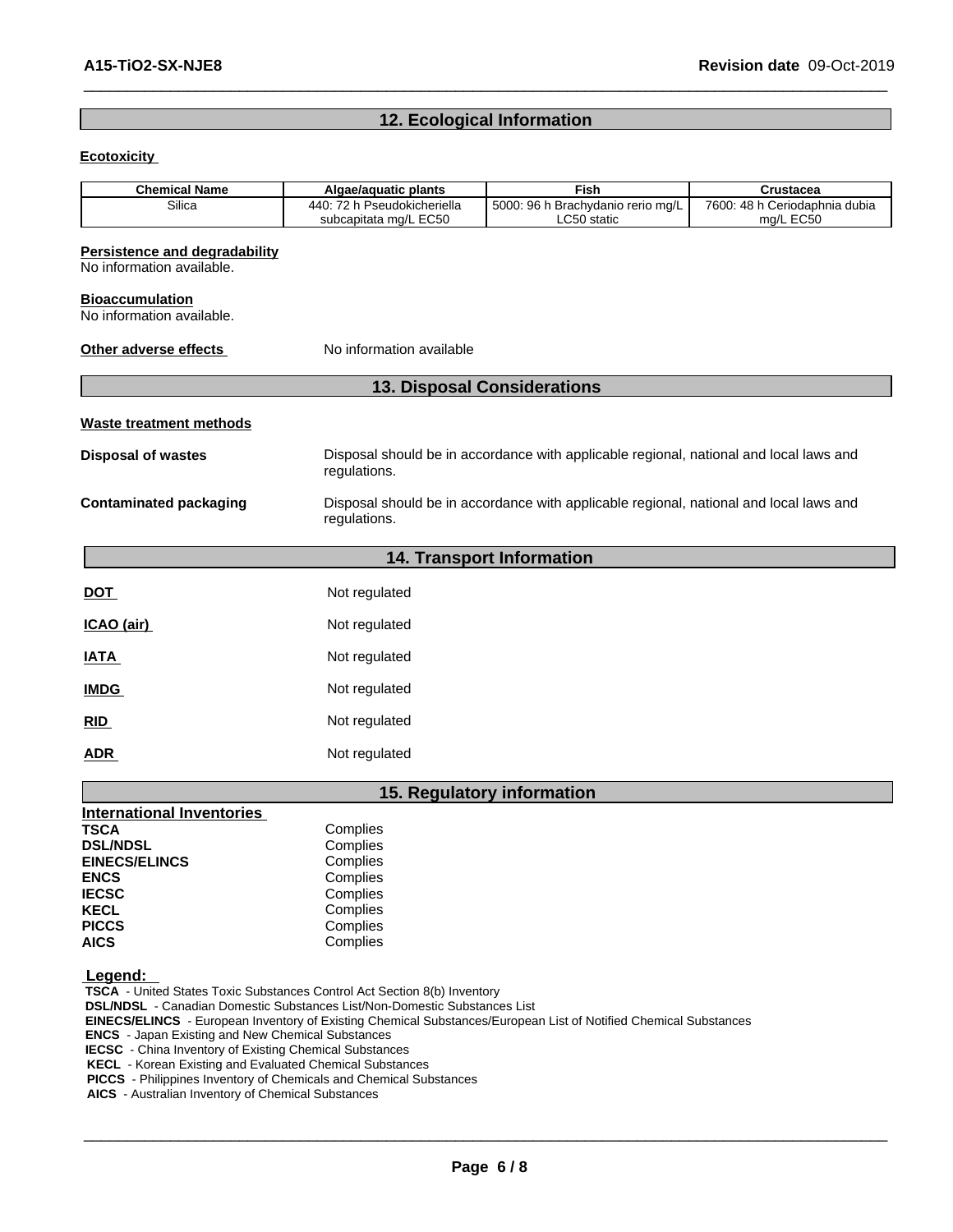# **US Federal Regulations**

#### **SARA 313**

Section 313 of Title III of the Superfund Amendments and Reauthorization Act of 1986 (SARA). This product does not contain any chemicals which are subject to the reporting requirements of the Act and Title 40 of the Code of Federal Regulations, Part 372

| SARA 311/312 Hazard Categories    |    |  |
|-----------------------------------|----|--|
| <b>Acute Health Hazard</b>        | N٥ |  |
| <b>Chronic Health Hazard</b>      | Nο |  |
| <b>Fire Hazard</b>                | Nο |  |
| Sudden release of pressure hazard | No |  |
| <b>Reactive Hazard</b>            | No |  |

#### **CWA** (Clean Water Act)

This product does not contain any substances regulated as pollutants pursuant to the Clean Water Act (40 CFR 122.21 and 40 CFR 122.42)

#### **CERCLA**

This material, as supplied, does not contain any substances regulated as hazardous substances under the Comprehensive Environmental Response Compensation and Liability Act (CERCLA) (40 CFR 302) or the Superfund Amendments and Reauthorization Act (SARA) (40 CFR 355). There may be specific reporting requirements at the local, regional, or state level pertaining to releases of this material

# **US State Regulations**

#### **California Proposition 65**

This product contains the following Proposition 65 chemicals

| - -<br>Chemical<br>Name | California<br>'roposition 65         |
|-------------------------|--------------------------------------|
| i itanıum<br>Dioxide    | $'$ oroino $\alpha$ on<br>∪arci⊓∪uei |

#### **U.S. State Right-to-Know Regulations**

This product may contain substances regulated by state right-to-know regulations

| <b>Chemical</b><br>larcay<br>New<br>' Name<br>JE 1<br>. |  | ша:<br>aatii ustus | vanid |
|---------------------------------------------------------|--|--------------------|-------|
| --<br>Fitanium<br>Dioxide י                             |  |                    |       |

| <b>16. Other information</b>                                      |                            |                |                           |                                              |
|-------------------------------------------------------------------|----------------------------|----------------|---------------------------|----------------------------------------------|
| <b>NFPA</b>                                                       | <b>Health Hazards 1</b>    | flammability 0 | Instability 0             | <b>Physical and chemical</b><br>properties - |
| <b>HMIS</b>                                                       | <b>Health Hazards 1</b>    | flammability 0 | <b>Physical hazards 0</b> | <b>PERSONAL</b><br><b>PROTECTION E</b>       |
| <b>Issue date</b><br><b>Revision date</b><br><b>Revision note</b> | 09-Oct-2019<br>09-Oct-2019 |                |                           |                                              |